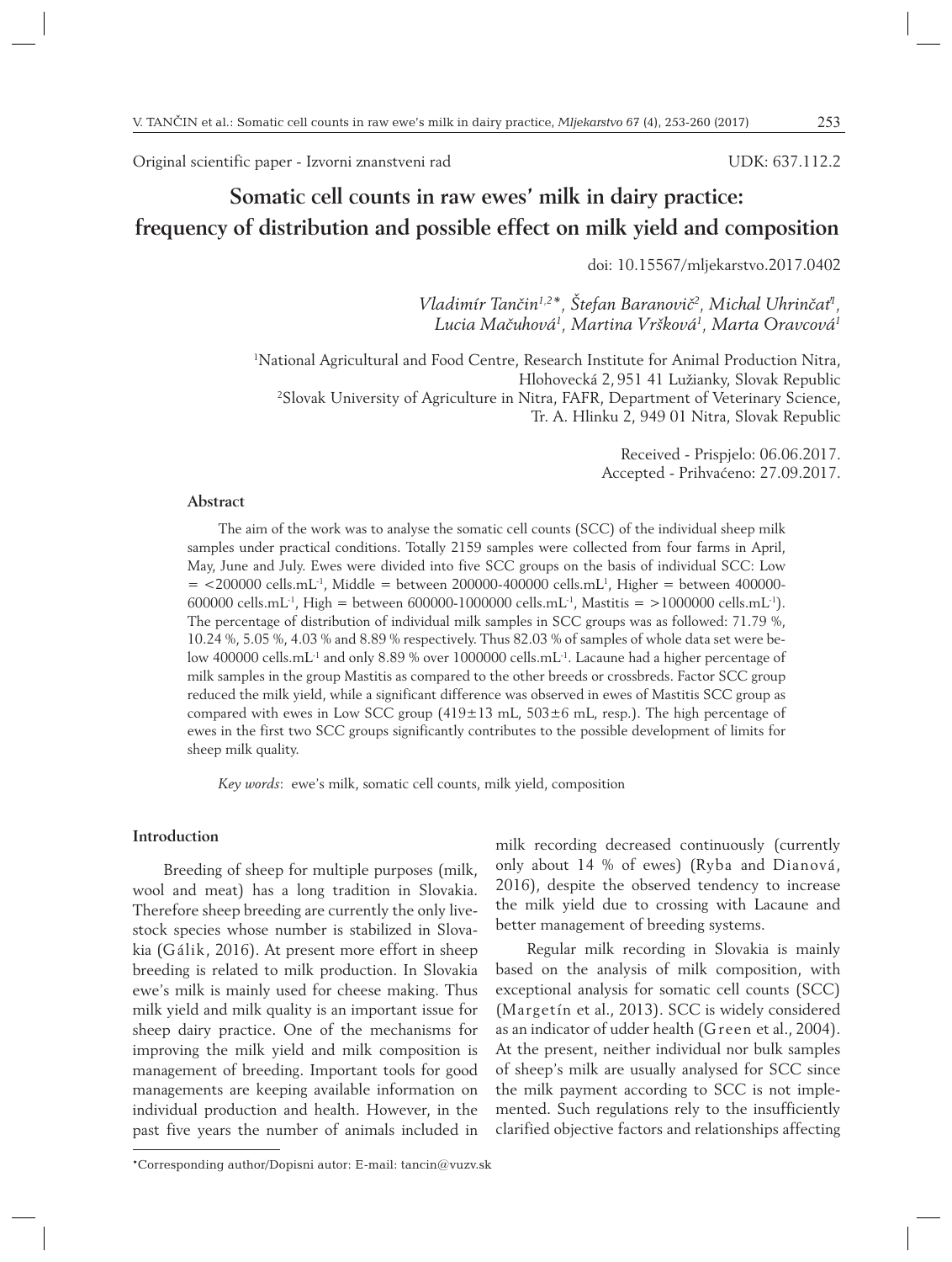the milk SCC in terms of physiological and pathological aspects (Fragkou et al., 2014), despite the fact that it is known that SCC is related to the presence of microorganisms in the mammary gland and thus udder health (McDougall et al., 2002; Suarez et al., 2002). Subclinical mastitis negatively influences cheese yield and its quality (Silanikove et al., 2014).

In Slovakia only few work was done to examine the individual SCC in practical conditions (Margetin et al., 1995; Margetín et al., 2013; Tančin et al., 2015; Vršková et al., 2015). One large study was done by Tomáška et al. (2015) who performed the bulk milk analysis of 1086 samples collected from the March to August and revealed that only 7.3 % of samples were in category below 500000 cells mL-1; while 49 % of bulk milk samples were above 1000000 cells mL-1. Thus a more detail research of the main factors contributing to high level of bulk SCC in dairy practice in Slovakia is required. One of the main approaches is to measure the SCC in individual milk samples of ewes.

The aim of the work was to measure the SCC and composition of the individual sheep milk samples under practical conditions, and to examine the importance of individual SCC on bulk SCC. Possible effect of SCC on milk yield and composition as well as effect of months and farm (breed of ewes) was studied.

## **Material and methods**

The study was performed at four dairy farms with differed breeds and crossbreds under Slovakian usual practical conditions (milking and pasture). At the first and fourth farm purebred Tsigai (TS) ewes twere kept, at the second farm there were crossbred Improved Valachian x Lacaune ewes (IV/LC, - with higher proportion of Improved Valachian), at third farm there were kept two groups of ewes - 3a (crossbred ewes of synthetic population of Slovak dairy ewe - SD), and 3b (purebred Lacaune ewes - LC). At all farms the ewes were on pasture during the day and housed in stable during the night. Twice a day the machine milking in parlour was performed, whereat all animals received concentrates in amounts of 200 g per day . There were different dairy parlours in involved farms - first and third 1x16, second 1x24, fourth 2x12.

The milking of ewes started shortly before Easter (suckling lambs were sold) and lambing of the most ewes were within 3 weeks (January/February). The milk yield recording and milk sampling were performed once a month during evening milking as a part of milk recording services. Milk samples (50 mL) were collected from the whole milk yield into the recording jar (ICAR approved). Table 1 contains data on months of milk collection and numbers of animals involved at studied farms.

Table 1. Numbers of experimental ewes on farms in each month

| Farm    | Month |     |      |      |         |  |  |  |  |
|---------|-------|-----|------|------|---------|--|--|--|--|
|         | April | May | June | July | Overall |  |  |  |  |
| Farm 1  |       |     | 222  | 195  | 417     |  |  |  |  |
| Farm 2  |       |     | 479  | 473  | 952     |  |  |  |  |
| Farm 3a | 88    | 103 | 120  | 121  | 432     |  |  |  |  |
| Farm 3b | 15    | 25  | 31   | 31   | 102     |  |  |  |  |
| Farm 4  | 61    | 66  | 65   | 64   | 256     |  |  |  |  |
| Overall | 164   | 194 | 917  | 884  | 2159    |  |  |  |  |

The basic milk composition was determined by MilkoScan FT120 (Foss, Hillerød, Denmark) and somatic cells count were determined using a Fossomatic 90 (Foss Electric, Hillerød, Denmark) after heat treatment at 40 °C for 15 min.

The percentage of milk samples distribution in different SCC groups was calculated within a farm and within a whole data set. The percentage of milk lost represented a volume of milk obtained from ewes with SCC over 1000000 cells mL-1 from whole milk obtained in bulk tank per milking.

Statistical analysis was performed by a SAS program (ver. 8.2; SAS Institute, 2001). The Somatic cells count was evaluated using logarithm values (log SCC). According to the individual SCC in milk of animals, the dairy ewes were divided into five SCC groups (SOMATIC) (Low =  $<$ 200000 cells.mL<sup>-1</sup>, Middle = between 200000-400000 cells.mL<sup>-1</sup>, Higher = between 400000-600000 cells.mL-1, High = between 600000-  $1000000$  cells.mL<sup>-1</sup>, Mastitis =  $>1000000$  cells.mL<sup>-1</sup>). The effect of months (MONTH) was evaluated according to the months of milk sampling (April, May, June and July). Effect of the farm was studied taking into account the breeds why 5 groups (farm third divided into two because of two groups of breeds) were involved (first, second, third with SD ewes - 3a and third with LC ewes - 3b, fourth). Data are presented as LSM (Least Squares Means) ± SE (Standard Error) per milking.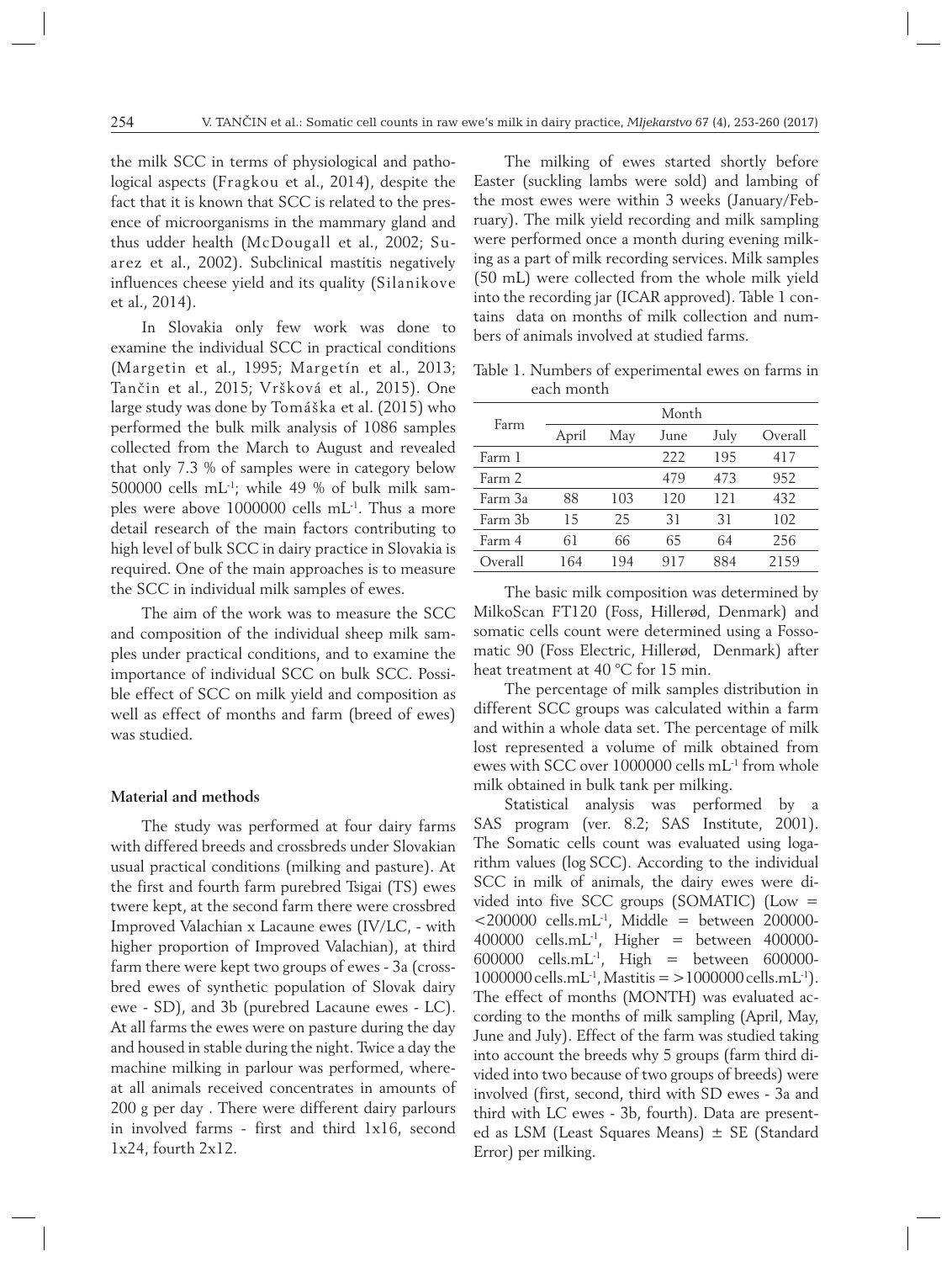The used statistical model (mixed model methodology) can be written as follows:

$$
y_{ijnp} = \mu + SOMATIC_i + MONTH_j + FARM_n + u_p + e_{ijnp}
$$

y*ijnp* = the measurements for milk yield and composition (fat, protein, lactose and log SCC)  $\mu =$  overall mean,

SOMATIC<sub>*i*</sub> = the fixed effects of SCC groups (i = 1 to 5),

 $\text{MONTH}_{j} = \text{fixed effect of months of sampling (j = 1 to 4)}$ 

 $FARM<sub>n</sub>$  = fixed effect of farms (n = 1 to 5),

$$
u_p
$$
 =random effect of ewes,  $u_p \sim N(0, \sigma_u^2)$ ,

$$
e_{ijnp}
$$
 = random error, assuming  $e_{ijn} \sim N(0, I \sigma_e^2)$ .

The calculation of SCC in the bulk milk tank was evaluated by:

$$
SCC_T = \frac{\sum_{j=1}^{n} SCC_j * MY_j}{\sum_{j=1}^{n} MY_j}
$$

 $SCC_r$  - in bulk,

SCC*<sup>1</sup>* , SCC*<sup>2</sup>* , ... SCC*<sup>j</sup>* - individual SCC at sampling day,

MY*<sup>1</sup>* , MY*<sup>2</sup>* , ... MY*<sup>j</sup>* - individual milk yield per milking at sampling day

| Table 2. Characteristics of statistical file of studied traits |  |
|----------------------------------------------------------------|--|
|----------------------------------------------------------------|--|

| Variable                                    |      | Minimum | Maximum | LSM  | SE   |
|---------------------------------------------|------|---------|---------|------|------|
| Milk yield, mL                              | 2159 | 20      | 1400    | 384  | 4.47 |
| SCC, 10 <sup>3</sup> cells.mL <sup>-1</sup> | 2159 |         | 26741   | 509  | 41   |
| log SCC                                     | 2159 | 3.00    | 7.43    | 4.91 | 0.02 |
| Fat, %                                      | 2150 | 0.90    | 13.80   | 7.21 | 0.04 |
| Proteins, %                                 | 2150 | 3.96    | 11.06   | 5.90 | 0.02 |
| Lactose, %                                  | 2150 | 2.54    | 7.81    | 4.83 | 0.01 |

LSM - least square means, SE - standard error

Table 3. Calculated somatic cells count  $(10^3 \text{ cells mL}^{-1})$  in bullk milk tank with and without the "Mastitis" group of ewes and the possible lost of milk (%) in the "Mastitis" excluded from milk delivery

|           |       | SCC in bulk milk tanks, 10 <sup>3</sup> cells.mL <sup>-1</sup> | Lost Milk from          |                |                    |
|-----------|-------|----------------------------------------------------------------|-------------------------|----------------|--------------------|
| Farms     | Month | with "Mastitis" ewes                                           | without "Mastitis" ewes | Improvement, % | "Mastitis" ewes, % |
| Farm 1    | June  | 289.63                                                         | 140.52                  | 51.48          | 7.71               |
|           | July  | 150.07                                                         | 92.11                   | 38.62          | 1.92               |
|           | June  | 248.42                                                         | 124.51                  | 49.88          | 5.98               |
| Farm 2    | July  | 126.24                                                         | 63.75                   | 49.50          | 3.79               |
| Farm 3a   | April | 688.50                                                         | 169.04                  | 75.45          | 7.56               |
|           | May   | 518.48                                                         | 169.29                  | 67.35          | 5.74               |
|           | June  | 794.90                                                         | 175.85                  | 77.88          | 9.89               |
|           | July  | 916.88                                                         | 204.26                  | 77.72          | 13.56              |
|           | April | 1392.04                                                        | 285.90                  | 79.46          | 38.97              |
| Farm 3b   | May   | 1056.77                                                        | 160.98                  | 84.77          | 24.43              |
|           | June  | 483.18                                                         | 184.00                  | 61.92          | 16.74              |
|           | July  | 1103.99                                                        | 155.83                  | 85.88          | 19.05              |
|           | April | 1292.22                                                        | 304.41                  | 76.44          | 15.47              |
| Farm 4    | May   | 740.24                                                         | 232.68                  | 68.57          | 15.80              |
|           | June  | 843.62                                                         | 251.97                  | 70.13          | 16.33              |
|           | July  | 670.02                                                         | 199.62                  | 70.21          | 12.03              |
| All farms | Total | 484.21                                                         | 146.34                  | 69.78          | 8.73               |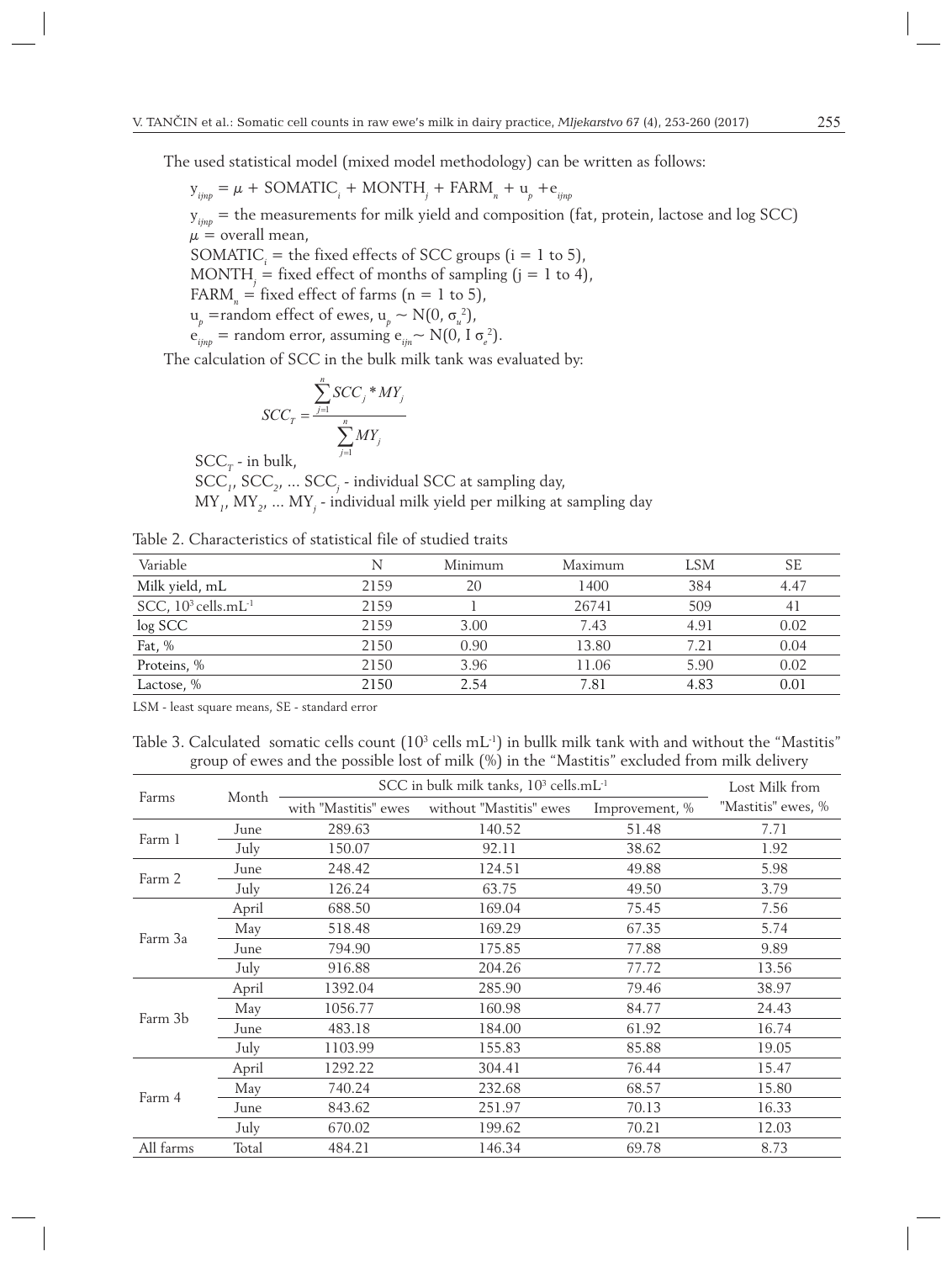## **Results and discussion**

Table 2 contains the basic statistics of the studied traits.

Table 3 presents SCC in the bulk milk tank calculated on the base of individual SCC and the individual yield, if such milk would be mixed together. For all samples mixed together, the SCC reached a level of  $480000 \pm 140000$  cells mL<sup>-1</sup> which is similar to average values in Table 2. If we consider the data of individual farms and months, only at the first two farms the means of SCC were below 500000 cells  $mL<sup>-1</sup>$  as it was generally found out by Tomáška et al. (2015). Therefore the third column in Table 3 represents the calculated SCC in the bulk milk tank without individual ewes whose SCC was over 1000000 cells mL-1 (SCC group Mastitis). Discharging the milk from the ewes of Mastitis SCC group, asignificant reduction in SCC of the bulk milk tank was achieved, though there was a different effect on the reduction milk amount delivered to dairy or processed in farm as calculated from the actual milk yield in tank per milking (Table 3). It could be noted that reducing the number of animals with SCC over 1000000 cells mL-1 could be an effective way for reduce the SCC in the bulk milk tank. There was a high probability that high SCC (over 1000000 cells mL-1 or even more) was related to the presence of udder infection with minor or major pathogens (Suarez et al., 2002). Riggio et al. (2013) found that from the culture negative samples, 83.7 % had SCC <500000 cells  $mL^{-1}$  and 97.4 % had <1000000 cells mL-1.

The results in Table 3 lead to a question related to the distribution of animals in different SCC groups especially of animals in the group over 1000000 cells mL-1. On the basis of individual analysis of milk samples for SCC it was possible to distribute animals into five different SCC groups (Table 4). Out of the 2159 samples collected in total, 1550, 221, 109, 87 and 192 were divided in low, middle, higher, high and mastitis SCC groups respectively and thus it represents a percentage as followed: 71.79 %, 10.24 %, 5.05 %, 4.03 % and 8.89 % respectively. According to data in Table 4, most of the animals had SCC in milk below 400000 cells mL-1 (82.03 %). Which might be the most important finding of the presents research.The percentage was influenced by farms, season, purebreed or crossbreed origin. At the first two farms the percentage of ewes with SCC over

 $1000000$  cells  $mL<sup>-1</sup>$  was very low (Table 4) and the improvement of SCC in bulk milk tank without being milked was almost 50 % (Table 3), though loss of the discharged milk reduced slightly. The high percentage of ewes in Mastitis group at other farms and months (Table 4) increased the loss of the discharged milk dramatically (Table 3), if milk of ewes from Mastitis group would not be included.

Under the same management conditions at farm 3 there was possible to see the effect of breed (Table 4). LC had higher percentage of samples over 1000000 cells mL-1 as compared to SD and the highest if compared to other breeds/farms. The effect of farm management (farm 1 and 4) with the same breed (TS) was also an important factor (Table 4) contributing to the SCC in individual ewes. More detail study of differences in farm management at mentioned farms would be required, but it was not within the scope of our study.

The distribution of milk samples into different SCC groups revealed that more emphasis should be concentrated to the work with ewes showing over 1000000 cells mL-1. Low percentage of animals with SCC over 1000000 cells mL-1 (whole dataset) could indicate subclinical health problems of the udder rather than physiological factors taking into account in small ruminants. Recently Kuchtik et al. (2017) reported very low level of SCC in milk of Lacaune ewes throughout lactation (range 36000-480000 cells mL-1) too. Berthelot et al. (2006) reported healthy ewes with SCC below 500000 cells mL-1 and infected udders with SCC higher than 1000000 cells mL<sup>-1</sup>. The literature reports a reduced individual SCC in ewes during past few years (Pengov, 2001; Berthelot et al., 2006; Arias et al., 2012). Riggio et al. (2013) stated that in uninfected Valle del Belice ewes, 83.7 % of the samples were in the category below 500000 cells mL-1 and only 2.6 % above 1000000 cells mL-1. According to Prpić et al. (2016), in healthy 80 East Friesian ewes the SCC was low (log SCC±SE for ewes with singles and twins  $5.11 \pm 0.03$  and  $4.95 \pm 003$  respectively) but in infected ewes the SCC significantly increased  $(5.85\pm0.06 \t 6.22\pm0.06$  respectively). Though very low percentage of animals in Mastitis group was detected at some farms, one farm at which 40 % of animals were detected in Mastitis group also occurred. On farm level, the subclinical mastitis was detected at 15 to 40 % of the ewes (Kiossis et al., 2007; Contreras et al., 2007).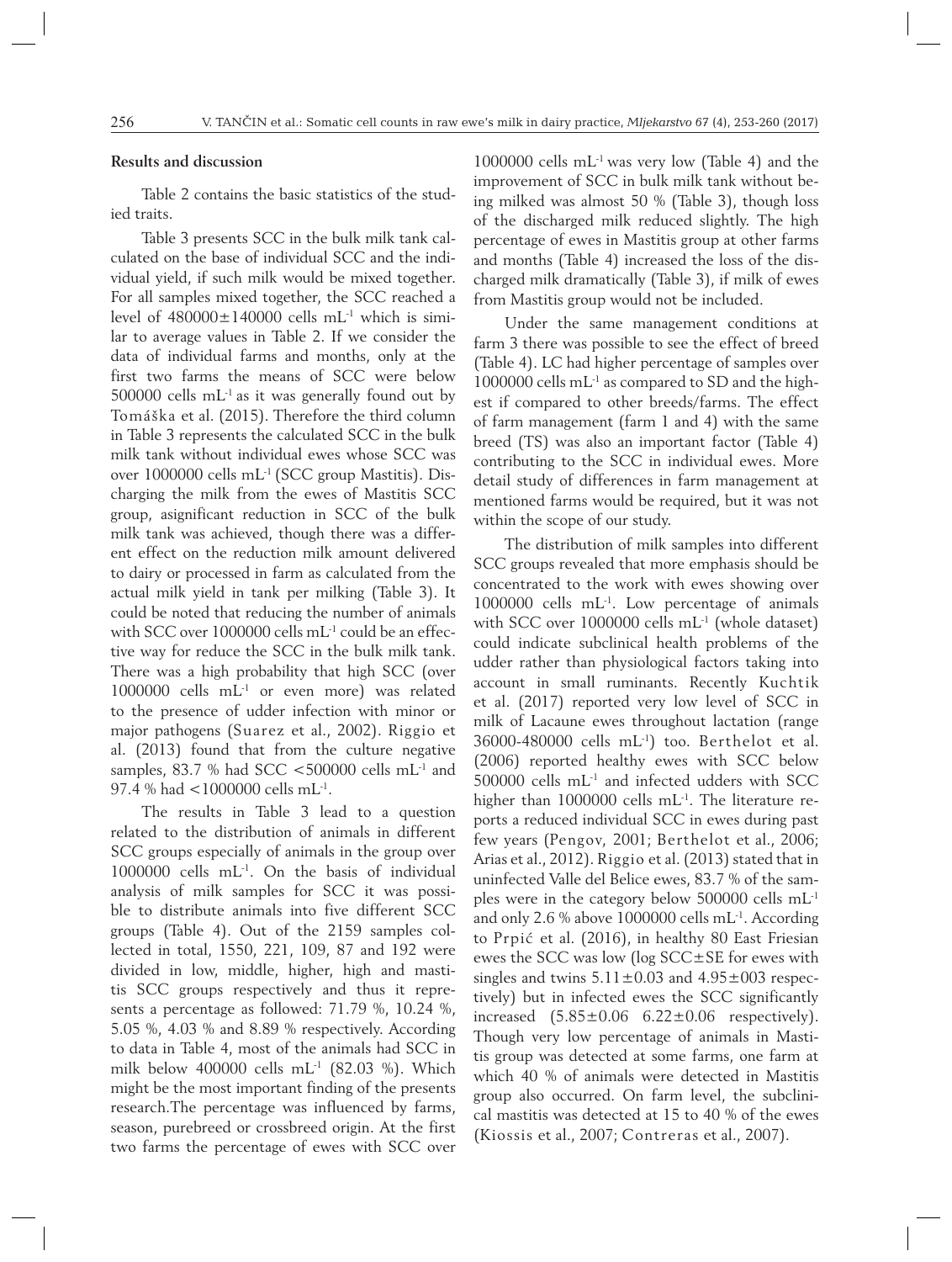It is possible to point out that despite the effect related to months of year, farms or breeds (Table 4), most of the raw milk samples were in the first two or three SCC groups, why udder health appeared to be the most important factor affecting SCC. According to Suarez et al. (2002), Riggio et al. (2013) and Skapetas et al. (2017), as well as data of the present study, the individual SCC in raw milk of ewes could not be classified as a problem, if good management and effective mastitis control program were performed at sheep farms. This supports findings of Paape et al. (2007) who reported SCC in milk of ewes being similar to dairy cows.

Factor SCC group reduced milk yield but significant difference was observed in ewes of Mastitis SCC group in comparison to ewes in the Low SCC group (419±13 mL, 503±6 mL, resp.). Negative phenotypic correlation between SCC and milk production in different breeds was reported by several authors in Manchega ewes (Arias et al., 2012) and in Churra ewes (Gonzalo et al., 2002). Špánik et al. (1996) calculated the negative correlation between SCC and the milk yield. A significantly negative correlation between SCC and milk production in Tsigai ewes during both, suckling and milking period was also found by Margetin et al.

Table 4. Frequency of distribution (%) of milk ewes according to SCC groups in farms per months and per whole data set for all farms

|                |       |       |        | SCC group |      |                 |
|----------------|-------|-------|--------|-----------|------|-----------------|
| Farm - Breed   | Month | Low   | Middle | Higher    | High | <b>Mastitis</b> |
| Farm 1 - TS    | June  | 69.37 | 9.46   | 6.31      | 4.50 | 10.36           |
|                | July  | 84.62 | 3.59   | 5.64      | 4.10 | 2.05            |
| Farm 2 - IV/LC | June  | 77.04 | 8.98   | 3.76      | 3.97 | 6.26            |
|                | July  | 87.74 | 3.81   | 2.54      | 2.11 | 3.81            |
|                | April | 69.32 | 10.23  | 5.68      | 3.41 | 11.36           |
| Farm 3a - SD   | May   | 67.96 | 12.62  | 4.85      | 5.83 | 8.74            |
|                | June  | 67.50 | 14.17  | 3.33      | 5.00 | 10.00           |
|                | July  | 58.67 | 14.88  | 5.79      | 5.79 | 14.87           |
|                | April | 26.67 | 26.67  | 0.00      | 6.67 | 40.00           |
| Farm 3b - LC   | May   | 52.00 | 8.00   | 12.00     | 0.00 | 28.00           |
|                | June  | 61.29 | 9.68   | 3.23      | 9.68 | 16.13           |
|                | July  | 51.61 | 25.81  | 0.00      | 0.00 | 22.58           |
|                | April | 29.51 | 29.51  | 13.11     | 9.84 | 18.03           |
| Farm 4 - TS    | May   | 48.48 | 19.70  | 13.64     | 3.03 | 15.15           |
|                | June  | 38.46 | 26.15  | 10.77     | 4.62 | 20.00           |
|                | July  | 57.81 | 15.63  | 7.81      | 4.69 | 14.06           |
| All farms*     |       | 71.79 | 10.24  | 5.05      | 4.03 | 8.89            |

\*Percentage of samples distribution for all farms was calculatd as real number of samples in different SCC groups (sum of all farms and months) divided by whole number of samples\*100.

Low = SCC<0.2  $\times$  10<sup>6</sup> cells.mL<sup>-1</sup>, Middle = SCC between 0.2-0.4  $\times$  10<sup>6</sup> cells.mL<sup>-1</sup>

Higher = SCC between  $0.4$ - $0.6 \times 10^6$  cells.mL<sup>-1</sup>

High = SCC between 0.6-1  $\times$  10 $^{\rm 6}$  cells.mL<sup>-1</sup>, Mastitis = SCC > 1 x 10 $^{\rm 6}$  cells.mL<sup>-1</sup>

TS - Tsigai, IV - Improved Valachian, LC - Lacaune, SD - Slovak dairy ewe

| Table 5. The effect of SCC groups on milk yield and milk composition |  |  |  |  |  |  |  |
|----------------------------------------------------------------------|--|--|--|--|--|--|--|
|                                                                      |  |  |  |  |  |  |  |

|                |                   |       |                   |        |                   | SCC groups |             |       |                   |                 |          |
|----------------|-------------------|-------|-------------------|--------|-------------------|------------|-------------|-------|-------------------|-----------------|----------|
|                |                   | Low   |                   | Middle |                   | Higher     |             | High  |                   | <b>Mastitis</b> |          |
| Variable       | lsm               | SЕ    | LSM               | SE     | LSM               | SЕ         | LSM         | SЕ    | LSM               | SЕ              | P        |
| Milk yield, mL | 503 <sup>a</sup>  | 6.61  | 450 <sup>bc</sup> | 12.33  | $455^{bc}$        | 17.43      | $465^{ab}$  | 19.45 | 419c              | 13.22           | < 0.0001 |
| Fat, $%$       | 6.32 <sup>a</sup> | 0.058 | 6.29a             | 0.093  | 5.95 <sup>b</sup> | 0.123      | $6.18^{ab}$ | 0.137 | 6.23 <sup>a</sup> | 0.099           | 0.0298   |
| Protein, %     | 5.6 <sup>a</sup>  | 0.028 | 5.61 <sup>a</sup> | 0.045  | 5.44 <sup>b</sup> | 0.06       | $5.56^{ab}$ | 0.066 | 5.68 <sup>a</sup> | 0.048           | 0.0117   |
| Lactose, %     | 4.88 <sup>a</sup> | 0.015 | $4.84^{ab}$       | 0.024  | 4.76c             | 0.032      | $4.78^{bc}$ | 0.036 | 4.58 <sup>d</sup> | 0.026           | < 0.0001 |

a-dwithin row significantly different at P<0.05 see Table 4.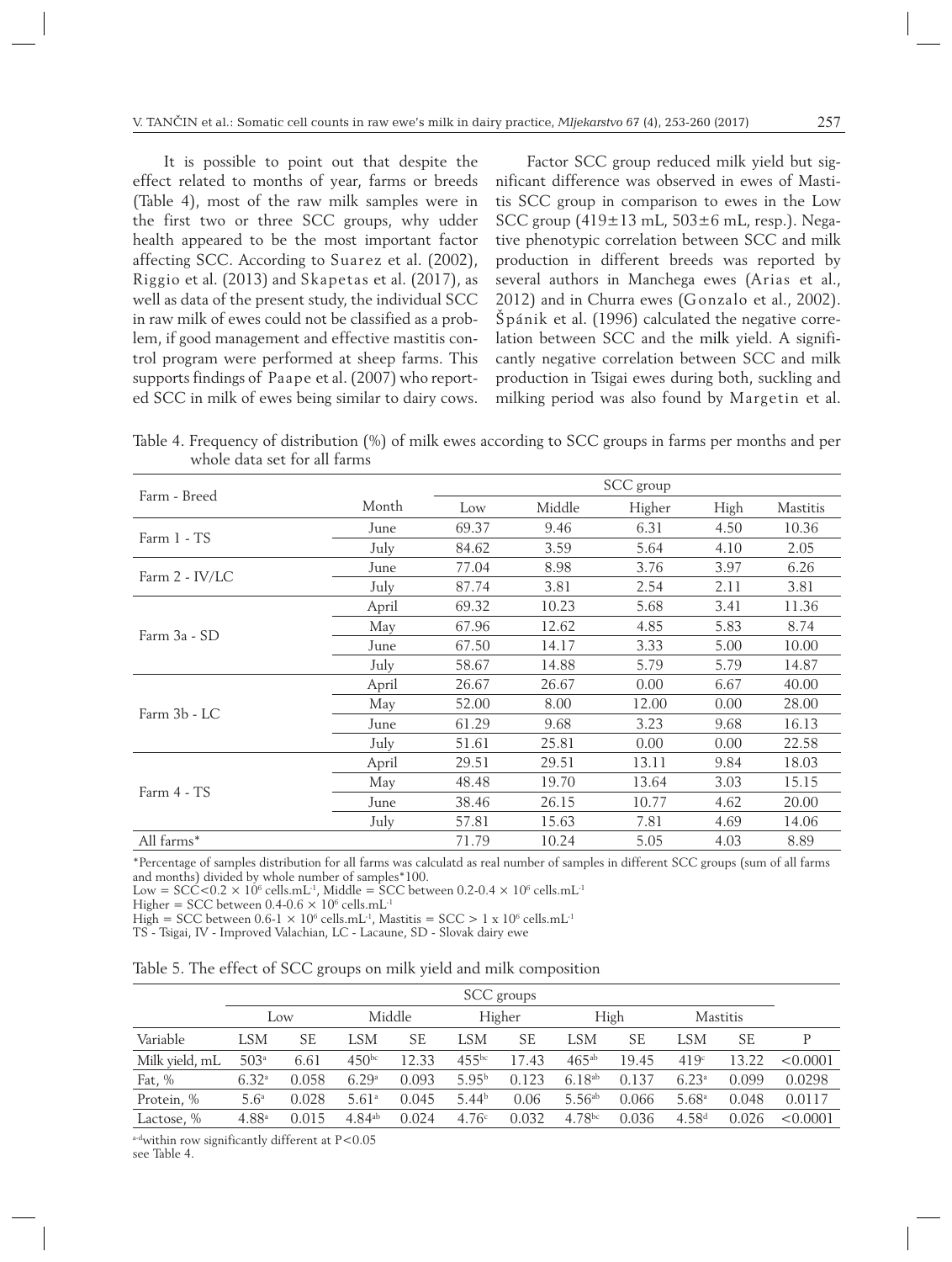(1996). Though significant effect of SCC groups on fat and protein content (Table 5) was found in this study, the effect was not related to the increasing SCC groups as recently presented for higher protein and fat content in a group of ewes with high SCC (Vršková et al., 2015) or presented by de Olives et al. (2013). There was a negative effect of SCC on the lactose content (Table 5) which corresponded well to numerous previous studies (Bianchi et al., 2004; Olechnowicz et al., 2009; Mioč et al., 2009, Olives et al., 2013).

A significant effect of farm on milk yield, composition and log SCC could be obsereved, especially if the first farm was compared to the fourth farm where the same breed was raised (Table 6). Also the effect of the breed at the same farm (farm 3) could indicate that the risk for udder health problem increased along with increasing the milk production. Higher SCC was found in LC in comparison to the Manchega ewes (Rovai et al., 2014).

The months of milk sampling significantly influenced the observed traits (Table 7) as it was recently published by Skapetas et al. (2017). Because of the short lambing period, the months of milk sampling could be considered as an effect of advance stage of lactation. The milk yield, protein and fat content had similar progress as recently published for TS and IV breeds (Oravcová et al., 2015). According to Gonzalo et al. (1994), log SCC, fat and protein percentages increased along the lactation period by 31.2, 37.6, and 20.3 % respectively, which was not obsereved for log SCC in this study. Even in July the log SCC dramatically decreased. Similar reduction of SCC during lactation of crossbred ewes was published by Mioč et al. (2009).

## **Conclusion**

According to the obtained results 82.03 % of the tested samples were below 400.000 cells mL-1 and only 8.89 % over 1000000 cells.mL-1 indicating a good status of udder health in tested animals. Lacaune had higher percentage of milk samples in group over 1000000 cells mL-1 as compared to other breeds or crossbreds. High percentage of ewes' milk samples in the first two SCC groups may contribute to the development of legislative limits for sheep milk quality as it is accepted for dairy cows.

|  |  |  |  | Table 6. Milk vield, somatic cells count and milk composition in farms (breeds or crossbreds) |  |
|--|--|--|--|-----------------------------------------------------------------------------------------------|--|
|--|--|--|--|-----------------------------------------------------------------------------------------------|--|

|                |                   |            |                   |                |                   | Farms      |                   |           |                   |             |          |
|----------------|-------------------|------------|-------------------|----------------|-------------------|------------|-------------------|-----------|-------------------|-------------|----------|
|                |                   | First (TS) |                   | Second (IV/LC) |                   | Third (SD) | Third (LC)        |           |                   | Fourth (TS) |          |
| Variable       | <b>LSM</b>        | <b>SE</b>  | LSM               | SЕ             | <b>LSM</b>        | SЕ         | <b>LSM</b>        | <b>SE</b> | LSM               | <b>SE</b>   | P        |
| Milk yield, mL | 373a              | 13.6       | $384^{\circ}$     | 9.94           | 509 <sup>b</sup>  | 9.21       | 655c              | 18        | 371 <sup>a</sup>  | 10.93       | < 0.0001 |
| log SCC        | $4.45^{\circ}$    | 0.056      | 4.55 <sup>b</sup> | 0.041          | 5.23c             | 0.039      | 5.47 <sup>d</sup> | 0.071     | 5.39 <sup>d</sup> | 0.052       | < 0.0001 |
| Fat, $%$       | 5.92 <sup>a</sup> | 0.105      | $6.55^{b}$        | 0.081          | 5.86 <sup>a</sup> | 0.074      | 5.54c             | 0.123     | 7.11 <sup>d</sup> | 0.091       | < 0.0001 |
| Protein, %     | 5.73a             | 0.051      | 5.86 <sup>b</sup> | 0.039          | 5.13c             | 0.036      | 5.1 <sup>c</sup>  | 0.059     | 6.09 <sup>d</sup> | 0.044       | < 0.0001 |
| Lactose, %     | $4.94^{\circ}$    | 0.027      | 4.97a             | 0.021          | 4.64 <sup>b</sup> | 0.019      | 4.59 <sup>b</sup> | 0.032     | 4.69c             | 0.024       | < 0.0001 |

a-dwithin row significantly different at P<0.05

Table 7. Influence of months on milk yield, SCC and milk composition

|                | Month             |       |                   |           |                   |           |                   |           |          |  |  |
|----------------|-------------------|-------|-------------------|-----------|-------------------|-----------|-------------------|-----------|----------|--|--|
|                |                   | April |                   | May       |                   | June      |                   | July      |          |  |  |
| Variable       | <b>LSM</b>        | SЕ    | <b>LSM</b>        | <b>SE</b> | <b>LSM</b>        | <b>SE</b> | <b>LSM</b>        | <b>SE</b> | P        |  |  |
| Milk yield, mL | 532 <sup>a</sup>  | 14.77 | 552 <sup>a</sup>  | 13.68     | 441 <sup>b</sup>  | 8.69      | 309c              | 8.55      | < 0.0001 |  |  |
| log SCC        | $5.12^{ab}$       | 0.059 | 5.02a             | 0.053     | 5.21 <sup>b</sup> | 0.041     | 4.72c             | 0.043     | < 0.0001 |  |  |
| Fat, $%$       | 5.89 <sup>a</sup> | 0.104 | 5.68 <sup>a</sup> | 0.096     | 5.78 <sup>a</sup> | 0.077     | 7.42 <sup>b</sup> | 0.082     | < 0.0001 |  |  |
| Protein, %     | 5.37a             | 0.051 | 5.64 <sup>b</sup> | 0.046     | 5.48c             | 0.037     | 5.82 <sup>d</sup> | 0.04      | < 0.0001 |  |  |
| Lactose, %     | 4.87a             | 0.027 | 4.74 <sup>b</sup> | 0.025     | $4.84^{\circ}$    | 0.02      | 4.62 <sup>c</sup> | 0.021     | < 0.0001 |  |  |

a-dwithin row significantly different at P<0.05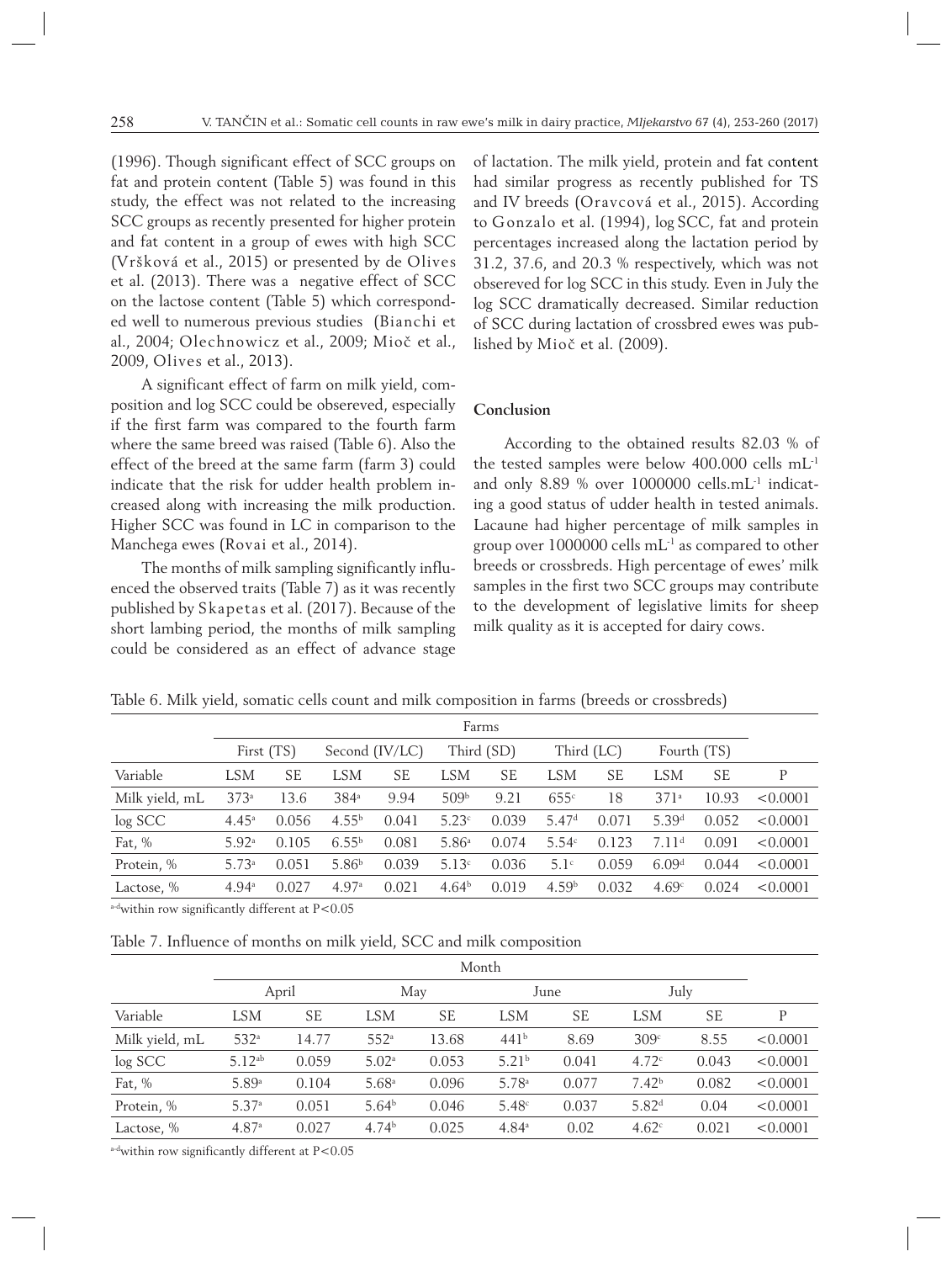## **Acknowledgement**

This study was funded by the APVV-15-0072 (90%) and Kega 006SPU-4/2014 (10%) projects.

# *Broj somatskih stanica u sirovom ovčjem mlijeku u mljekarskoj praksi: učestalost distribucije i mogući učinak na količinu i sastav mlijeka*

## **Sažetak**

Cilj rada bio je analizirati broj somatskih stanica (SCC) individualnih uzoraka ovčjeg mlijeka ovaca na farmama. Prikupljeno je ukupno 2159 uzoraka s četiri farme tijekom travnja, svibnja, lipnja i srpnja. Ovce su bile podijeljene u pet SCC skupina na temelju pojedinačnih SCC vrijednosti: niska =  $\langle 200.000 \text{ stanica.mL}^{-1} \rangle$ , srednja = između 200.000-400.000 stanica.mL $^{-1}$ , viša = između 400.000-600.000 stanica.mL<sup>-1</sup>, visoka =  $600.000 - 1.000.000$  stanica.mL<sup>-1</sup>, mastitis  $=$  >1.000.000 stanica.mL<sup>-1</sup>). Postotak distribucije pojedinačnih uzoraka mlijeka u SCC skupinama bio je kako slijedi: 71,79 %, 10,24 %, 5,05 %, 4,03 % i 8,89 %. Tako je 82,03 % svih ispitivanih uzoraka sadržavalo manje od 400.000 stanica mL-1, a samo je 8,89 % sadržavalo više od 1.000.000 stanica mL-1. Pasmina Lacaune imala je veći postotak uzoraka mlijeka u skupini "Mastitis" u usporedbi s ostalim pasminama ili križancima. Faktor SCC utjecao je na smanjenje prinosa mlijeka u skupini, dok je značajna razlika zabilježena kod ovaca svrstanih u "Mastitis SCC" skupinu (419  $\pm$ 13 mL<sup>-1</sup>) u usporedbi s ovcama u "Niska SCC" skupini (503  $\pm$  6 mL). Visok postotak ovaca u prve dvije "SCC skupine" značajno pridonosi mogućem razvoju graničnih vrijednosti broja somatskih stanica za definiranje kvalitete ovčjeg mlijeka.

*Ključne riječi*: ovčje mlijeko, broj somatskih stanica, količina mlijeka, sastav

# **References**

- 1. Arias, R., Oliete, B., Ramon, M., Arias, C., Gallego, R., Montoro, V., Gonzalo, C., Perez-Guzman, M.D. (2012): Long-term study of environmental effects on test-day somatic cell count and milk yield in Manchega sheep. *Small Ruminant Research* 106 (2-3), 92-97. https://doi.org/10.1016/j.smallrumres.2012.03.019
- 2. Berthelot, X., Lagriffoul, G., Concordet, D., Barilett, F., Bergonier, D. (2006): Physiological and pathological thresholds of somatic cell counts in ewe milk. *Small Ruminant Research* 62 (1-2), 27-31. https://doi.org/10.1016/j.smallrumres.2005.07.047
- 3. Bianchi, L., Bolla, A., Budelli, E., Caroli, A., Casoli, C., Pauselli, M., Duranti, E. (2004): Effect of udder health status and lactation phase on the characteristics of Sardinian ewe milk. *Journal of Dairy Science* 87 (8), 2401-2408. https://doi.org/10.3168/jds.S0022-0302(04)73362-7
- 4. Contreras, A., Sierra, D., Sanchez, A., Corrales, J.C., Marco, J.C., Paape, M.J., Gonzalo, C. (2007): Mastitis in small ruminants. *Small Ruminant Research* 68 (1), 145-153. https://doi.org/10.1016/j.smallrumres.2006.09.011
- 5. Fragkou, I.A., Boscos, C.M., Fthenakis, G.C. (2014): Diagnosis of clinical or subclinical mastitis in ewes. *Small Ruminant Research* 118 (1-3), 86-92. https://doi.org/10.1016/j.smallrumres.2013.12.015
- 6. Gálik, J. (2016): Sheep. Situation and Outlook Report 31.12. 2015, NPPC-VÚEPP : Bratislava. 24 (1), 5-6.
- 7. Gonzalo, C., Carriedo, J.A., Baro, J.B., Primitivo, F.S. (1994): Factors influencing variation of test day milk yield, somatic cell count, fat, and protein in dairy sheep. *Journal of Dairy Science* 77 (6), 1537-1542. https://doi.org/10.3168/jds.S0022-0302(94)77094-6
- 8. Gonzalo, C., Ariznabarreta, A., Carriedo, J.A., San Primitivo, F. (2002): Mammary pathogens and their relationship to somatic cell count and milk yield losses in dairy ewes. *Journal of Dairy Science* 85 (6), 1460-1467. https://doi.org/10.3168/jds.S0022-0302(02)74214-8
- 9. Green, M.J., Green, L.E., Schukken, Y.H., Bradley, A.J., Peeler, E.J., Barkema, H.W., Medley, G.F. (2004): Somatic cell count distributions during lactation predict clinical mastitis. *Journal of Dairy Science* 87 (5), 1256-1264. https://doi.org/10.3168/jds.S0022-0302(04)73276-2
- 10. Kiossis, E., Brozos, C.N., Petridou E., Boscos, C. (2007): Program for the control of subclinical mastitis in dairy Chios breed ewes during lactation. *Small Ruminant Research* 73 (1-3), 194-199. https://doi.org/10.1016/j.smallrumres.2007.01.021
- 11. Kuchtík, J., Konečná, L., Sýkora, V., Šustová, K., Fajman, M., Kos, I. (2017): Changes of physicochemical characteristics, somatic cell count and curd quality during lactation and their relationships in Lacaune ewes. *Mljekarstvo* 67 (2), 138-145. https://doi.org/10.15567/mljekarstvo.2017.0206
- 12. Margetin, M., Čapistrák, A., Valkovsky, P., Špánik, J., Foltys, V. (1995): Variation in somatic-cell counts in ewes milk during lactation. Živočíšna výroba 40 (6), 257-261.